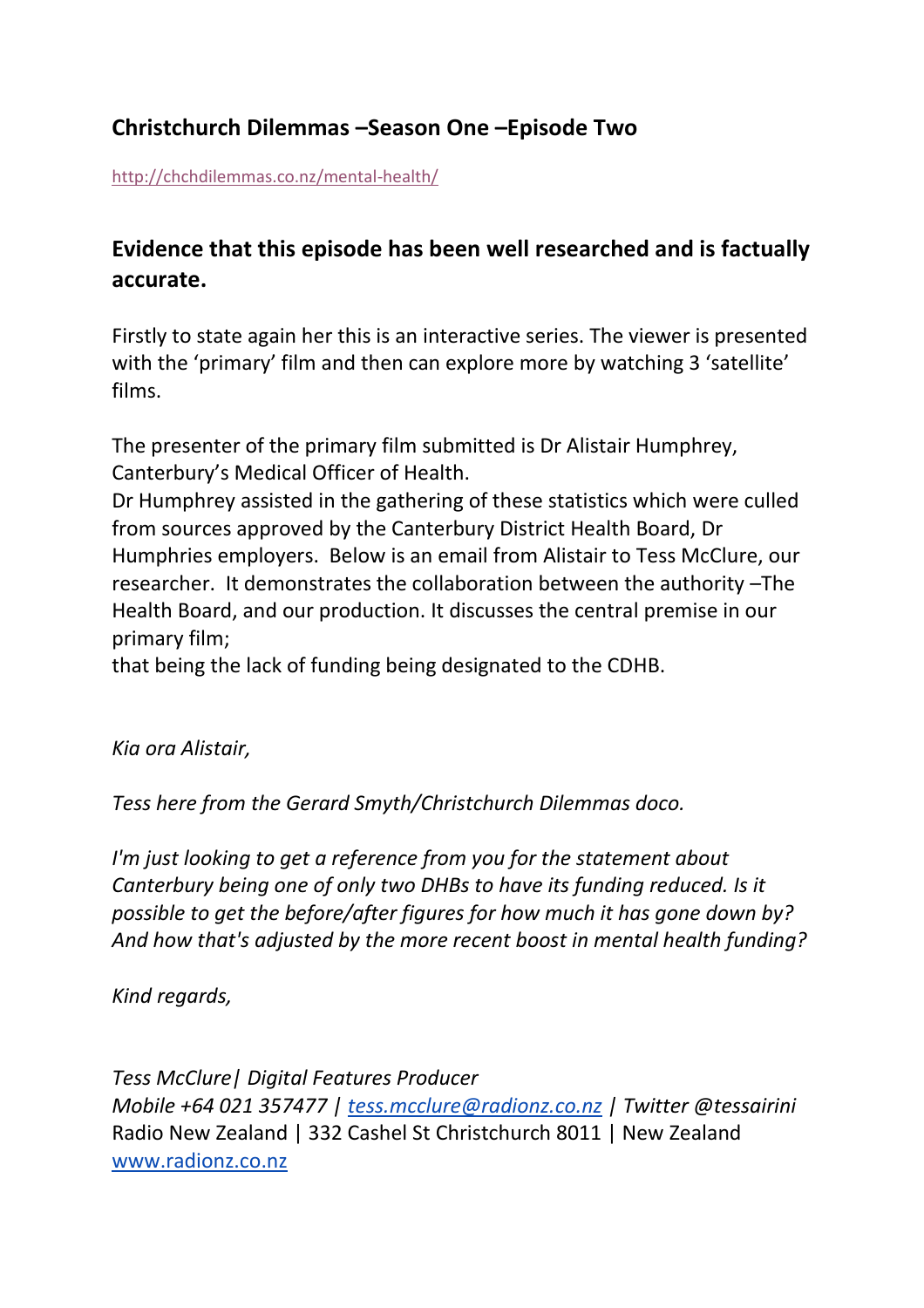Dear Tess,



The other DHB to have it's *Mental Health* funding reduced was the West Coast:

The graph above shows the relative increases (and decreases) over the last year. Canterbury's mental health funding has been cut by 4.5% which makes the funding here \$44 dollars *less* than the national average of \$251 per person

(see also [http://www.stuff.co.nz/national/health/81704172/cuts-to](http://www.stuff.co.nz/national/health/81704172/cuts-to-elderly-and-primary-healthcare-only-the-start-for-the-canterbury-district-health-board)[elderly-and-primary-healthcare-only-the-start-for-the-canterbury-district](http://www.stuff.co.nz/national/health/81704172/cuts-to-elderly-and-primary-healthcare-only-the-start-for-the-canterbury-district-health-board)[health-board\)](http://www.stuff.co.nz/national/health/81704172/cuts-to-elderly-and-primary-healthcare-only-the-start-for-the-canterbury-district-health-board)

Regards,

Dr. Alistair R.G. Humphrey MPH FAFPHM FRACGP Medical Officer of Health (Canterbury)

PO Box 1475 **Christchurch**